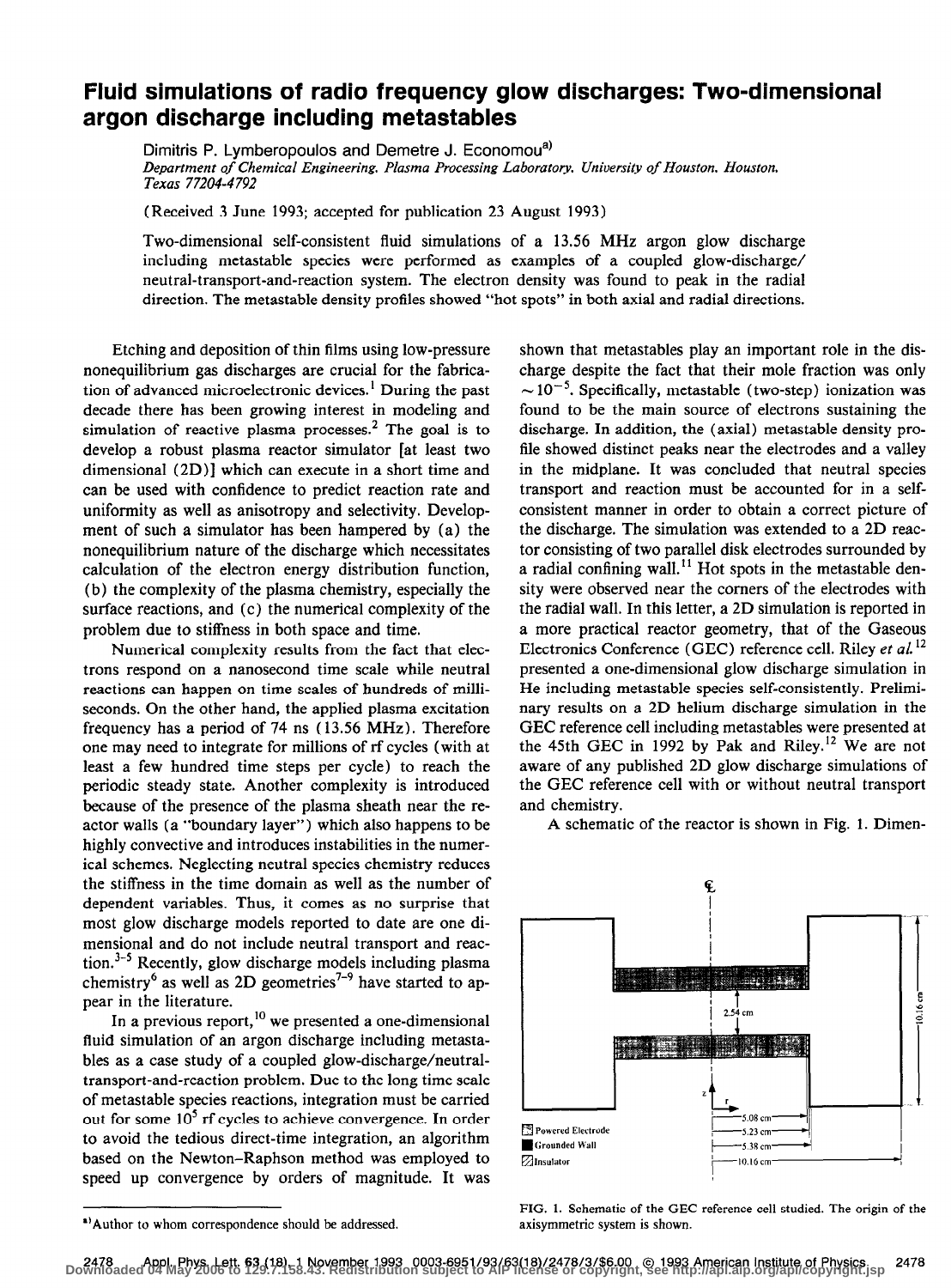sions of the axisymmetric system are typical of the GEC reference cell. Power at 13.56 MHz was applied in a pushpull fashion to preserve plasma symmetry. A two-moment fluid approach was followed as before.<sup>10</sup> The assumptions of the model are discussed in our previous report.<sup>10</sup> The same set of equations was used except that (a) a term to account for elastic collision losses was added to the electron energy equation, and (b) an equation was added for the effective electric field to which ions respond

$$
\frac{\partial \mathbf{E}^{\text{eff}}}{\partial t} = v_{\text{ion}} (\mathbf{E} - \mathbf{E}^{\text{eff}}).
$$

In this equation, E is the electric field,  $E^{\text{eff}}$  is the effective electric field, and  $v_{ion}$  is the ion-neutral collision frequency. The electron-particle reaction rate coefficients were found as before.<sup>10</sup> Model equations and boundary conditions will be discussed in detail in a forthcoming paper. $^{13}$ 

The problem consists of determining the electron, positive ion, and metastable atom density, electron energy, potential, and effective electric field as a function of space and time for a given set of system parameters. The gradient and divergence operators in the conservation equations<sup>10</sup> were written in cylindrical coordinates  $(r, z)$ . The equations were discretized in space by using the Galerkin finite element method. The physical domain was divided into 2604 bilinear elements having a total of 2709 nodes. Spatial discretization resulted in a system of 18 673 coupled ordinary differential equations which must be integrated in time. This is a very demanding computational problem. In order to reduce the computational load, a modular approach was followed. Different modules were used for the charged species density and potential, electron temperature, effective electric field, and neutral (metastable) density. Necessary information was cycled back-and-forth among the modules until convergence. Time integration was performed using the stiff integrator LSODI.<sup>14</sup> In order to avoid the tedious direct-time integration, an "acceleration" scheme was employed based on the Newton-Raphson method. Details of the method are provided elsewhere.<sup>10</sup> Since the neutral density module did not present much stiffness in space, a staggered mesh was employed with a coarser grid for the neutrals. The simulation was run for 500 rf cycles.

The operating conditions used for calculation were: argon gas number density  $N=3.22\times10^{16}$  cm<sup>-3</sup> (1 Torr, 300 K), excitation frequency  $f = 13.56$  MHz, applied rf voltage 60 V peak to peak. Dimensions are shown in Fig. 1 which also shows the origin of the coordinate system  $(r, z)$ used. Results of the 2D simulation at the reactor axis (r  $=0$ ) differed by less than 4% from the one-dimensional results under otherwise identical operating conditions.

Figure 2 shows a contour plot of the time-average electron density distribution. Note that only a portion of the reactor domain is shown. Axial location  $z=3.81$  cm corresponds to the surface of the bottom electrode. The upper electrode is 2.54 cm apart from the bottom electrode (at  $z=6.35$  cm, see Fig. 1). The axial distribution of electron density is paraboliclike. Strong electron gradients are evi-



FIG. 2. Time-average electron density profile. Only part of the reactor domain is shown for clarity. To obtain the actual electron density multiply the numbers shown on the contours by  $10^9$  cm<sup>-3</sup>.

dent in the sheath regions. A peak in electron density develops in the radial direction. This peak can be enhanced by applying a higher rf voltage. Similar peaks in plasma density have been observed in other 2D discharge models with a confining radial wall.<sup>7,8,11</sup> Sharp electron density gradients develop as one moves radially beyond the plasma zone into the surrounding chamber. The electrons are trying to diffuse out of the plasma zone, but are impended by a radial space-charge field. The presence of this field is evident from the potential distribution in the reactor (Fig. 3). The field is higher in regions of rapid potential change. The radial electric field is very weak near the reactor axis  $(r=0)$ . The radial field opposes the outward motion of negatively charged particles (the field is pointing away from the plasma). High (axial) fields develop near the electrode surfaces (in the sheath) and also in the corner regions near the electrode edges. As the rf voltage increases or the pressure decreases, the electrons are expected to "leak out" further away from the interelectrode space.

The electron mean energy (not shown) near the reactor axis was close to that predicted by a one-dimensional model. Away from the plasma zone the electrons cool down as they diffuse against the radial space-charge field. The minimum electron energy was found to be near the



FIG. 3. Time-average electric potential profile. Values of potential in volts are shown on the contours.

2479 – Appl. Phys. Lett., Vol. 63, No. 18, 1 November 1993<br>Downloaded 04 May 2006 to 129.7.158.43. Redistribution subject to AIP license or copyright, see http://apl.aip.org/apl/copyright.jsp